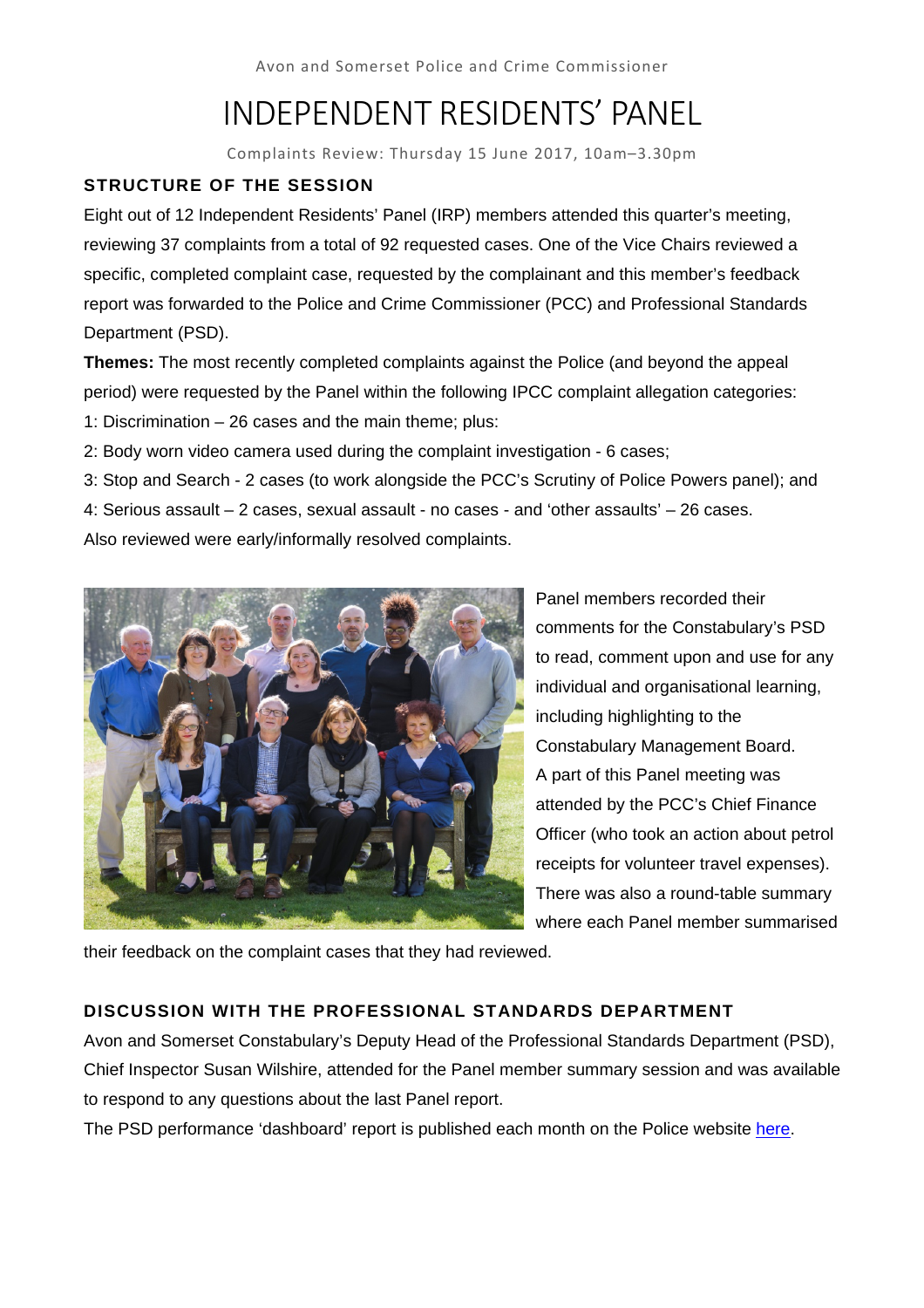# FEEDBACK REPORT

This feedback report contains Panel members' comments and views, both positive and negative, along with the responses from the Professional Standards Department. All Panel member completed feedback forms are also forwarded to the PSD to review, along with this feedback report.

## POSITIVE COMMENTS

Panel members highlighted the following positive aspects within the complaint case files:

- 1. The quick resolution of complaint cases due to Police Officer body worn video camera (BWVC) evidence is commended. BWVC footage is extremely helpful when it is in the complaints file. In one complaint reviewed with BWVC footage, the complainant's case totally collapsed.
- 2. General, overall Panel comment is that complaints are being well handled, with enough information stored in the complaints files. Also the finalisation letters are good.
- 3. Compliments to the PSD and Complaints Handling Officer for informally resolving some challenging cases. In one case PSD sorted out a problem that had lasted over a year.
- 4. Good use again of early intervention terminology (removing 'Service Recovery' narrative is welcomed) in a clear and well explained manner.
- 5. Despite being over 12 months since the complaint incident occurred, meaning a legislated 'disapplication' (no further action) decision, the complaints Investigating Officer still answered the allegations. Congratulations to **Detective Inspector (DI) Lindsay SHEARLOCK** for being complainant-focussed.
- 6. A hightlighted example of an extraordinarily well-presented complaint case, including an exemplary finalisation letter by **DI Gary STEPHENS**.
- 7. An excellent locally resolved complaint case was reviewed, with a very good and clear apology plus learning points. Compliments to the complaints Investigating Officer, **Inspector Jason SHEARS**.
- 8. A Panel member summarised that all the reviewed complaint cases had positive points of note and no negative issues at all. Early resolution and local resolution of complaints cuts down the complaint completion time compared to local investigations and is working well.
- 9. A fantastically well documented case example, again by **DI Gary STEPHENS**.
- 10. Congratulations from a Panel member to **Sergeant Tom GENT** for taking the bold move to go out and visit the complainant.
- 11. Good examples of complaints handled in a timely manner and the complainants kept appraised during the process.
- 12. A thorough and detailed complaint investigation by **Sgt. James PAGE**.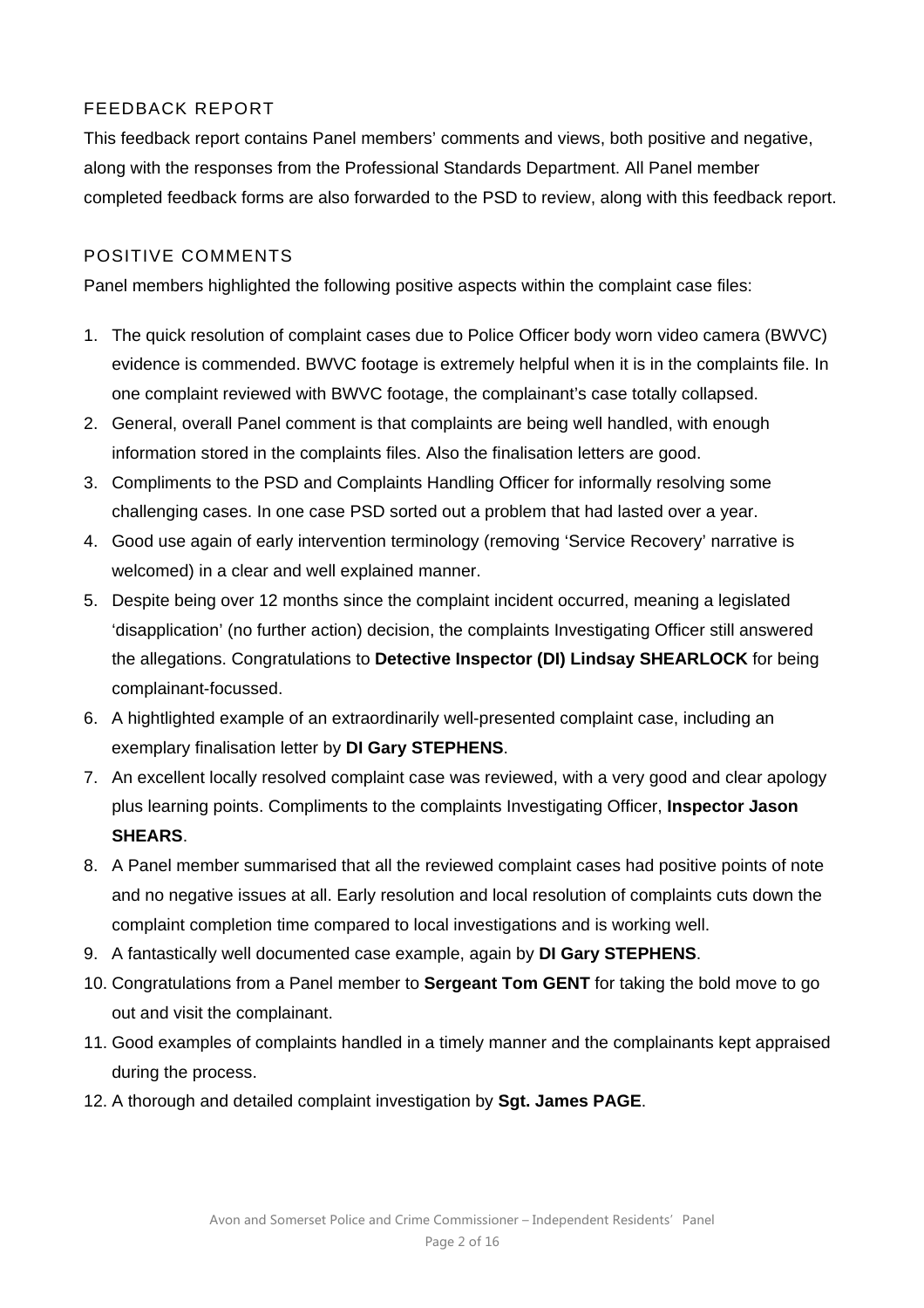*PSD response:* 

We welcome the Independent Residents Panels comments; it is particularly reassuring to read these positive comments. Please be assured that feedback and recognition will be given to all individuals.

Body-worn video is an invaluable resource, Professional Standards Department use footage to investigate any allegations wherever it is available. The Constabulary has recognised many benefits following the introduction of bodycam footage, we praise the tool as a means of resolving complaints, such as use of force, to clarify situations with context and balanced explanations.

The feedback provided by the panel members over the past number of years has highlighted where we could improve the quality of our letters, use of jargon and quality of files, on reflection we have improved significantly in these areas, this is highlighted by the panel's comments in this month's report.

PSD training and guidance supports managers across the organisation in handling complaints and reinforces crucial factors such as the need for twenty-eight day updates for the complainant. Key aspects of the guidance are reinforced at PSD training sessions delivered at various courses across the Constabulary. Where possible, we encourage managers responsible for resolving complaints in a timely manner either at the first point of contact or through local resolution procedures. This work is reinforced through messaging, in particular via the 'Landing the Lessons' publication.

The positive feedback reflects our great performance figures for our timeliness in complaint handling. In addition, the Professional Standards Department have developed performance reports, which are published externally to improve public trust and confidence in the Constabulary.

# QUESTIONS, CONCERNS, NEGATIVE COMMENTS & SUGGESTED ORGANISATIONAL LEARNING POINTS

Panel members highlighted concerns about the following issues and also made suggestions that may improve the quality of policing service, Police Officer performance, conduct, or improve the complaint handling process:

1. The term 'upheld' is unnecessary and unhelpful language to a complainant within an early/informally resolved complaint. Instead, the Complaints Officer could write 'I agree with your complaint'.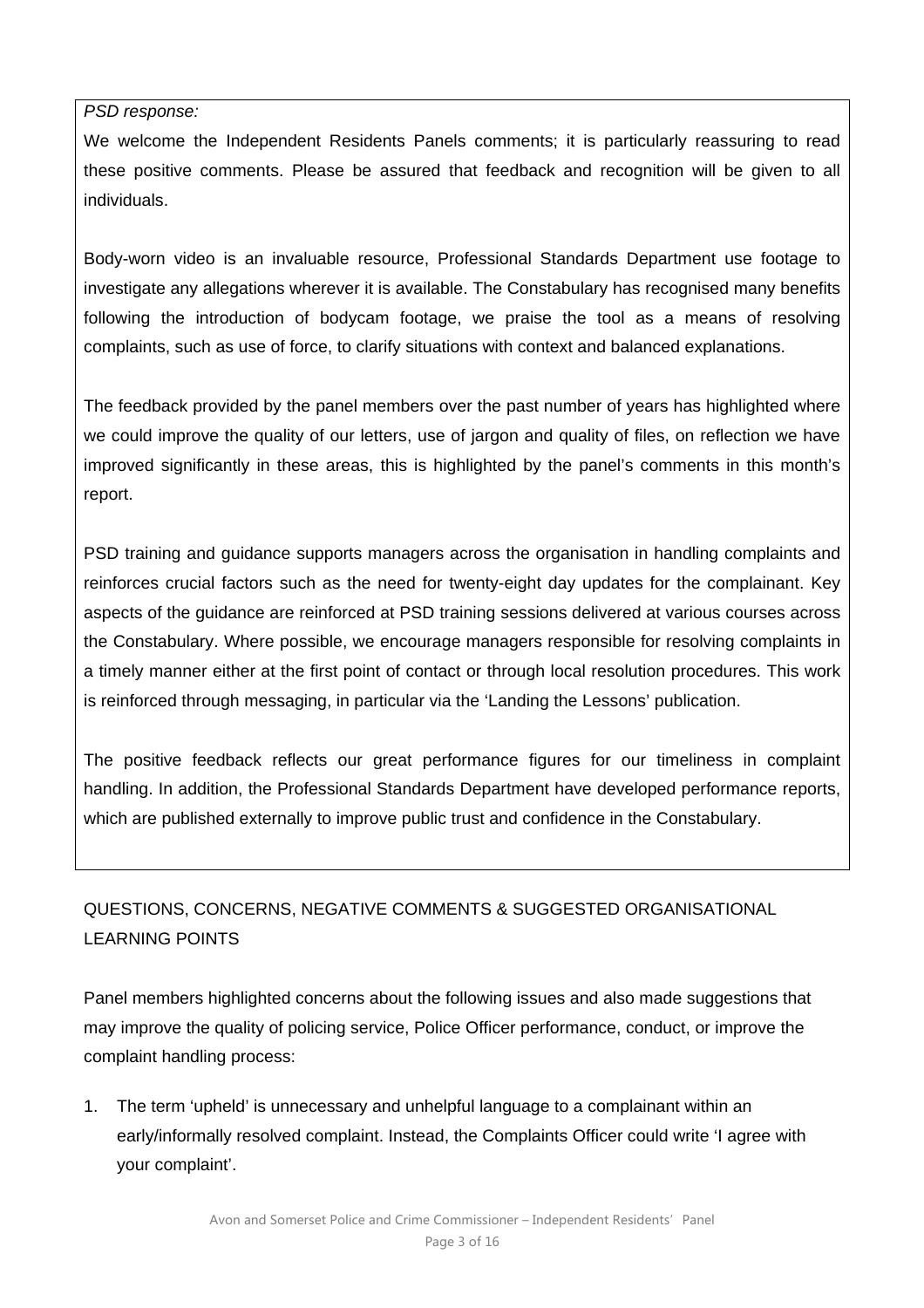- 2. Similarly to point 1, some Complaint Investigating Officers are still using formal language and sticking to the template. Plain English would be better. An example is the term 'disapplication' which should be explained. Also, '{name}' parenthesis is left in some letters to complainants so this requires attention to detail to maintain high quality responses.
- 3. Punctuation in a PSD template initial letter needs correcting: 'The matters … will be looked into; …': the semicolon should be replaced with a full stop and a capital letter to follow. See complaint case 5 below.
- 4. If there is an outstanding task after a complaint is finalised, such as a compensation claim suggested in the finalisation letter or 'management action' for a Police Officer regarding performance or conduct, how does the PSD know it is completed? It's an internal, PSD matter, but there is generally nothing in the complaint file for 'task and finish'.
- 5. 'Management Action' and 'Management Advice' is narrative not welcome by the Panel. It can sound like a 'fob-off' to the complainant. Alternative narrative could be 'I've tasked the Officer to <summary action points …> and report back to me'. More information in the log report would be beneficial in these circumstances, for file review. Also, some letters still include 'management speak' such as 'learning and development input' narrative in a finalisation letter.
- 6. Early intervention/informal resolution narrative is greatly improved but the narrative, if a template, could be improved by changing the words about 'service levels' to 'the service provided by the Police'.
- 7. Is there a timescale/deadline for a complainant to reply to the finalisation correspondence in informally resolved complaints to state if they are still dissatisfied and want to make a formal complaint?

#### *PSD response:*

The terminology 'upheld' is used to result complaint allegations that are not subject to special requirements, this is set out by regulations and IPCC statutory guidance. Complaint investigations that are not subject to special requirements should be resolved by using the terms 'upheld' or 'not upheld'. Additionally, in accordance with the Yorkshire judgement, cases subject to special requirement will be concluded by the terminology 'case to answer' or 'no case to answer'. However, In this case the matter was informally resolved, therefore, the complaints officer should have used alterative wording to conclude the matter.

'Disapplication' again is terminology set out under regulations and IPCC statutory guidance, we have recognised where we should be providing further information in our letters explaining the process and requirements in accordance with regulations and IPCC statutory guidance. Feedback previously from the panel regarding use of Management Action and Words of Advice has been addressed. Our final letter templates have been amended to encourage managers to explain in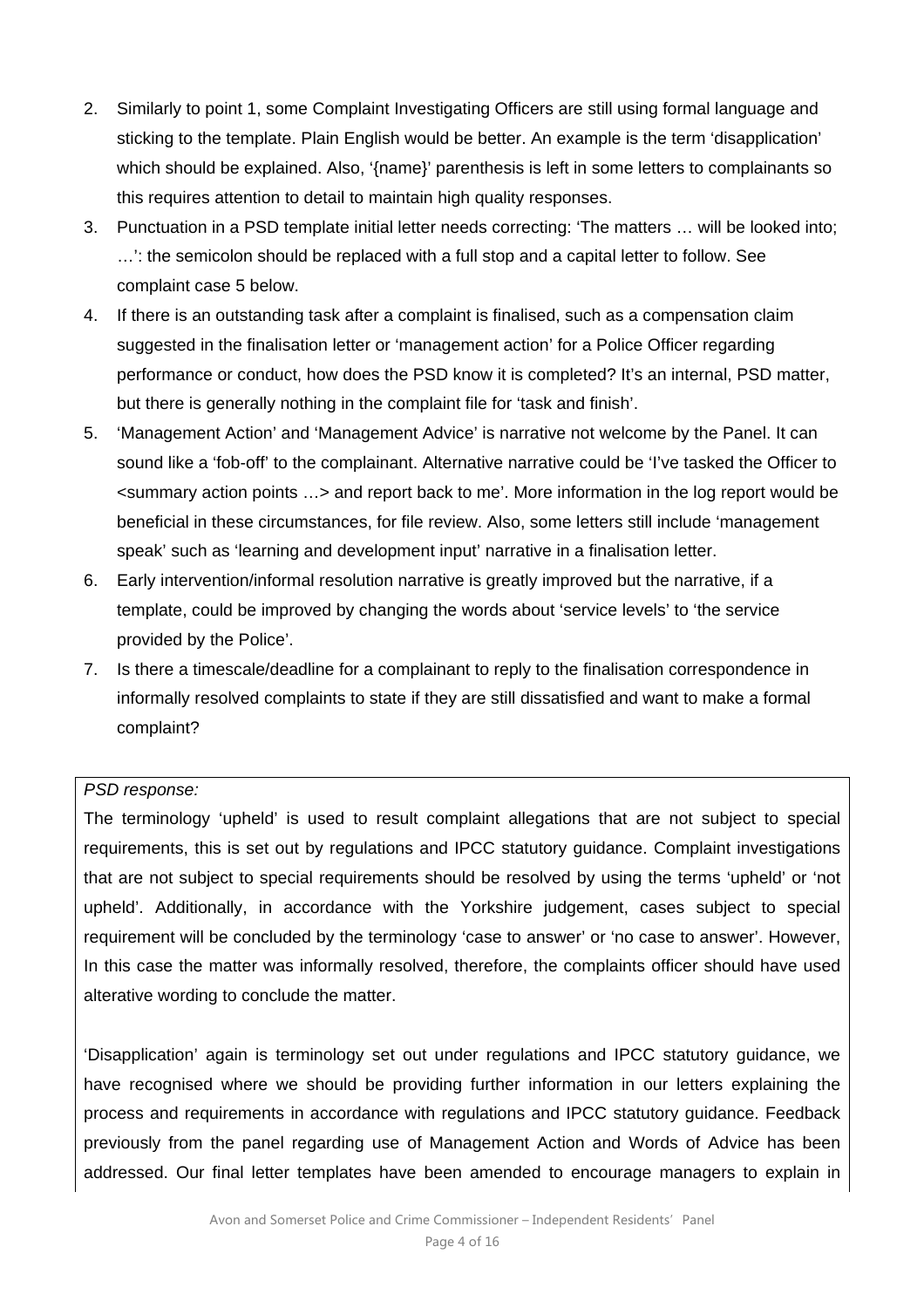detail what is meant by the terminology. We appreciate that the case files reviewed during this session may have been finalised prior to these new templates being available.

We have an established finalisation process in Professional Standards Department, whereby all investigations are submitted for finalisation. At the finalisation stage the case file is reviewed for quality assurance purposes, reviewing final letter, report, and outcomes, cases do not reach this stage until all actions relating to the complaint case have been concluded. However, if there were a subsequent linked matter i.e. claims for compensation, relating to the case then there would either be a live linked civil claim case reference, or an open progress action allocated to a workflow. Progress actions are tasked to workflow groups, containing the details of the action with a required completion date. This workflow action will remain live in the relevant workflow until the action has been completed and closed by the appropriate persons.

The suggested narrative by the panel is welcomed by Professional Standards Department, letters will be amended accordingly.

There is not a set timescale for members of the public to contact us should they remain dissatisfied with the resolution through early intervention.

#### REQUESTS FOR COMPLAINT FILE REVIEWS

The following complaint case is requested to be reviewed:

#### **Complaint case reference 1:**

The Panel member suggests that Allegation 2 needs further investigation.

This issue is whether or not the discussions were initiated by the Police Officer or the Social Worker. It is disappointing that there did not seem to be a reply from one Officer, giving his side of the incident. It appears that the Police Officer did initiate the discussion based on advice from the Supervisor to check out the issue of an arranged marriage. This was not part of the original assessment and would be seen as going beyond the remit of the investigation. The Panel member can appreciate why the complaint was made by the complainant. Whilst the visit to the school was appropriate the level of discussion of religious beliefs as outlined in the complainant's daughters report was perhaps not. See Complaint letter from Solicitors (.pdf) of the Investigating Officer log reports.

It could be reasoned that as the Safeguarding Unit and Social Services are involved in the protection and welfare of young persons, including intelligence of forced marriage, it would be appropriate and proportionate for this subject to be addressed.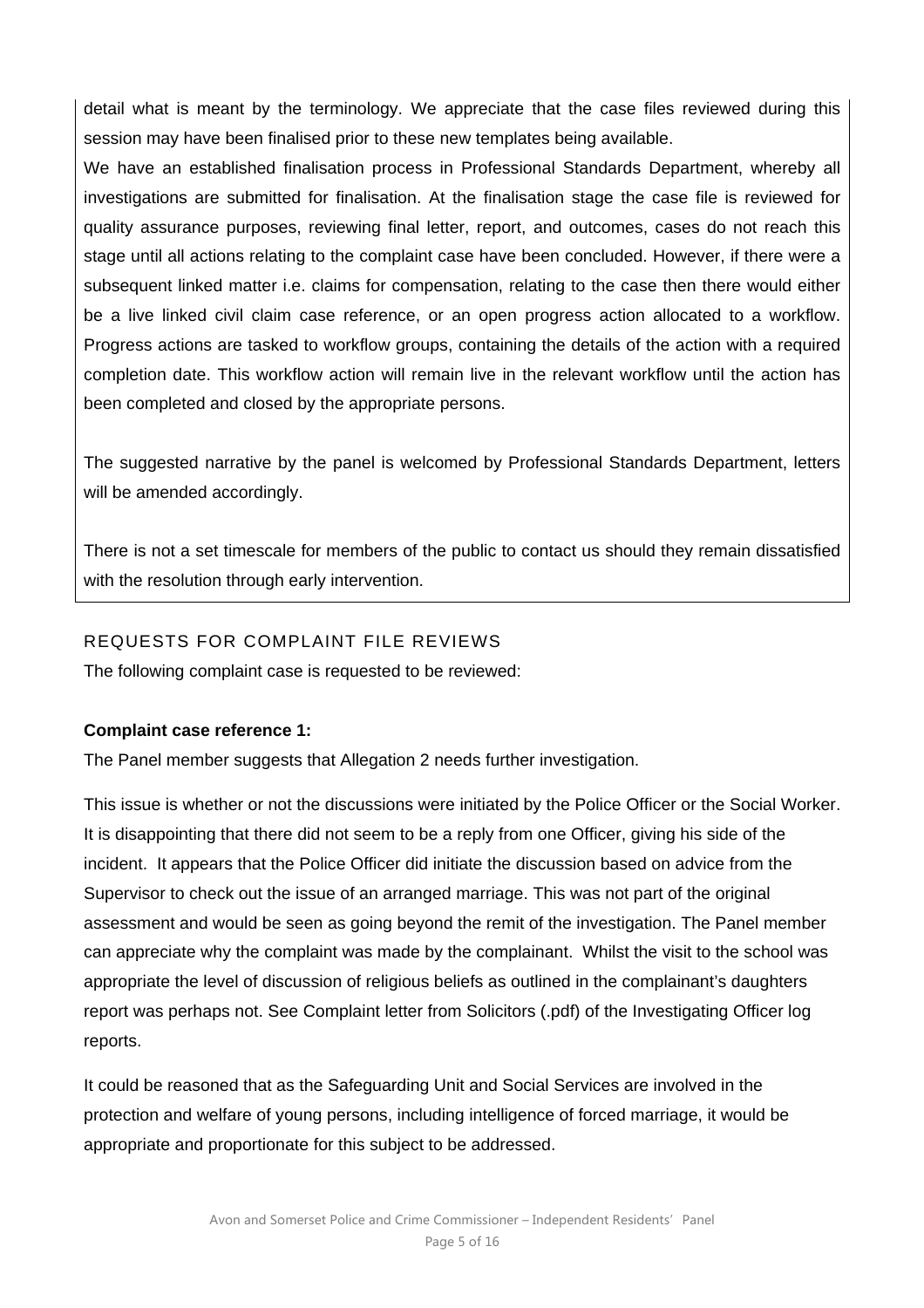There was no case to answer. However, the Panel member requests that allegation 2 is reviewed by the PSD.

#### PSD Response

An informed discussion took place before the joint visit and, working based on the 'one opportunity to engage' principle, it is entirely appropriate that other potential risk issues are explored at that initial contact. Whilst the parties involved may disagree with further questions, being asked there was clear, objective evidence of the father's controlling behaviour so it is entirely right that wider issues surrounding the daughter's welfare were addressed. This is actually a reasonable investigation and the investigating officer has reached the correct conclusion, therefore, we consider there to be no need for further investigation.

# SUMMARY OF COMPLANT FILE REVIEWS

### **Complaint case reference 2:**

The Panel member does not think that this complaint handling and outcome is fair and free from any form of discrimination or bias. Also, it is not considered to have been handled in an open, fair and proportionate manner.

One letter to the complainant begins:

"… your complaint had been forwarded to **{name of CI or Supt}** who would ask the most appropriate manager to contact you about your complaint."

Specific narrative has not been added to the template. Additionally this whole paragraph is considered to be redundant as the letter is a second attempt to establish contact with the complainant.

The document titled '…ghes 352' refers to the complainant as a "gypsy". Why has the author used quotation marks? A gypsy is a member of a protected characteristic group under the Equality Act 2010 and the author of this document does not appear to understand this. The quotation marks suggest that this protected characteristic is being queried or that gypsy is not an accepted term.

Does the author need an assessment about his/her understanding of protected characteristics?

**Case ref 3**: On a positive note, although sub judice, there has been significant investigation of the complaints in this early intervention complaint, but no outcome. The Panel member found this case to be a very confusing case and struggled to make senses of it. There are a significant number of complaints and it would appear that these cannot be investigated because the complainant faces criminal charges. The Panel member had to answer 'not known' to all 6 questions on the feedback form. Appendix 1 below refers.

**Case ref 4**: This is a complaint via a third party SARI (Stand against Racism and Inequality) on behalf of the complainant regarding a Stop and Search incident 3 years before the complaint was made. This is beyond the normal 12 months' complaint-time (unless there are specific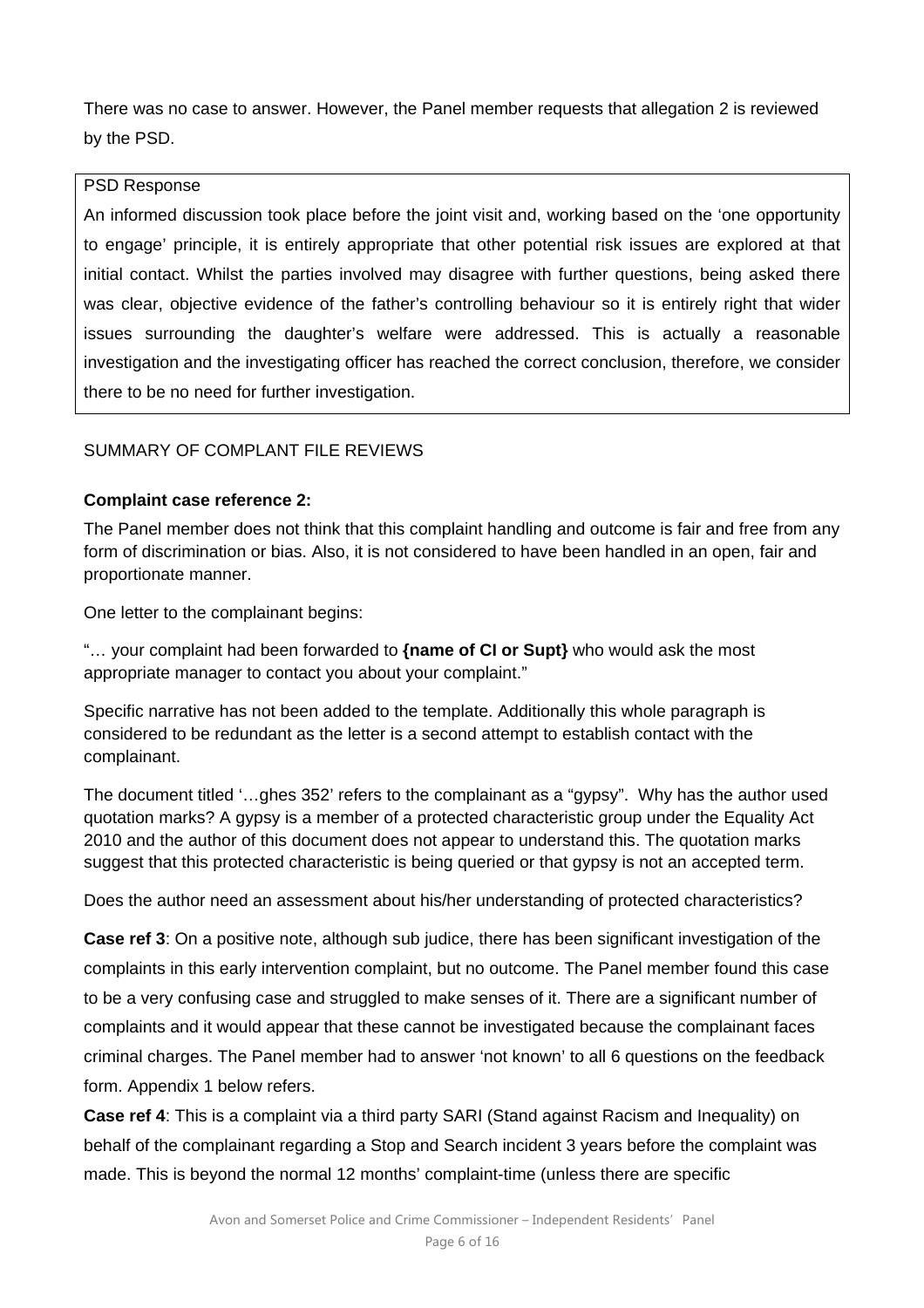circumstances for the lateness in complaining). The disapplication process followed legislation but did not act with any positive action. There was no flexibility. The finalisation letter (disapplication – no action taken) was clear but unequivocal.

**Case ref 5:** Concern item 3 above refers: the template initial letter's punctuation needs correcting. Otherwise, there is an excellent set of documents throughout. This has a sound assessment of the complaint and a high level of flexibility in handling the complaint and being complainant-focussed, following the complainant's request for the outcome. PSD Gary STEVENS provided full information and sound advice to the local Officer on what and how management advice should be given and also asked to be informed once the advice was given. The final letter is clear and comprehensive, with no jargon and the complaint has been completed in less than a month, which is timely.

**Case ref 6:** The local resolution action and the full explanatory letter to the complainant (who alleged discrimination) were very well received and also appeared to make the complainant feel well supported during a difficult domestic situation. The local resolution process has cut down processing time significantly compared to local investigations.

**Case ref 7:** The custody CCTV evidence backed up the police response of an uncooperative detainee. However, there was no audio recording so no evidence whether or not the words 'sir' and 'mate' were said.

Question: The risk assessment of the detainee did not allude to any potential self-harm or the need to remove the detainee's clothing and replace it with anti-suicide clothing so what was the rationale? The finalisation letter states that the Officer would "receive learning and development input (sic) in order to improve future performance". This wording does not really help anyone understand what the learning is about which is unsatisfactory for the complainant and for the IRP review. The Officer complained against declined to respond to the complaint which left questions unanswered about actions taken.

Question: Is the equivalent of the 'right to remain silent' an option for Officers?

**Case ref 8:** Good, plain language is used in this early intervention process, in a clear and well explained manner, appropriate to the 88 year old complainant.

**Case ref 9:** It is good to see use of the early intervention process terminology rather than 'Service recovery'. However it could be improved further by changing the words about 'service levels' to 'the service provided by the Police', see changes below:

*"This matter is being dealt with through the early intervention process. This process ensures that expressions of dissatisfaction or complaints about the service provided by the Police are dealt with promptly and effectively, in order to provide a high quality of service whilst working closely to manage complainants' expectations positively. These concerns and complaints can then hopefully be completed without having to record them as formal complaints (under the Police Reform Act)."* 

However, the wording below is considered spot on by the Panel member. It is written in plain and understandable English and explains very clearly the progress without being burdened by Police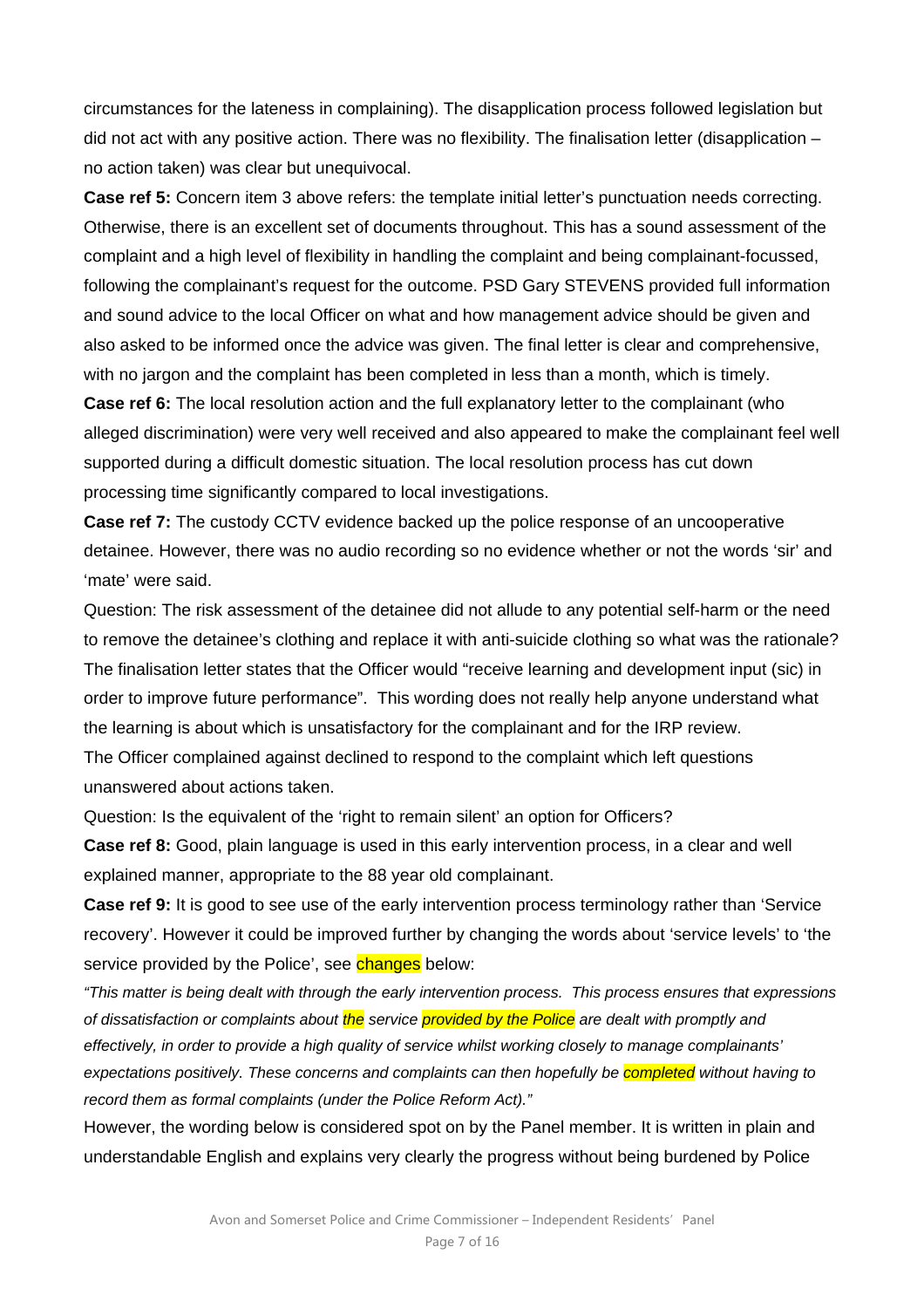jargon. Also the Panel member is glad to see that the email is signed by a Police Complaints Officer. This is very clear and to the point.

*"Avon and Somerset Constabulary are working towards resolving complaints such as yours as quickly and effectively as possible through early intervention. The role of Police Complaints Officer is to receive reports of dissatisfaction and where appropriate, seek to make early contact with you to resolve the issues to your satisfaction. This will avoid the lengthy process of carrying out a formal complaint investigation, in accordance with the requirements of the Police Reform Act 2002."* 

The Panel member considers that it gets even better: Gone is the terminology that 'the matter has been filed' by PSD, it says very clearly it has been 'closed' by PSD:

*"In view of the above, this matter will now be closed by the Professional Standards Department."* 

One negative point: There is no record if the complainant was happy with the response, just an email that the complainant had called and got no reply.

**Case ref 10:** This complaint has been handled in a timely manner and the complainant has been kept appraised during the process. There are no negative points of concern.

**Case ref 11:** This complaint has been conducted in a timely matter. The complainant was given the option to continue his complaint after the offence was discontinued. There are no negative points of concern.

**Case ref 12:** This has been handled in a timely manner and the complainant seemed content with the outcome. There are no negative points of concern.

**Case ref 13:** This is a very comprehensive and sensitive letter sent to the complainant, after a thorough complaint investigation, by Shaun SCREEN from PSD.

**Case ref 14:** There has been a thorough complaint investigation, including important body worn video camera evidence. Also, there is an appropriate finalisation letter.

**Case ref 15:** The body worn video camera evidence conclusively shows that many of the allegations made are incorrect. Again, a thorough and detailed complaint investigation by PS James PAGE from the PSD.

**Case ref 16:** There is a good account of the complaint investigation provided in this complaint and a clear finalisation letter. However, the body worn video camera evidence alluded to, which was crucial for one of the allegations, is not in the file so cannot be reviewed.

**Case ref 17:** There has been a very thorough complaint investigation, which is well documented. However, there was an unreasonable delay in forwarding the complaint to the appropriate person and also the Police did not let the complainant know the outcome of the complaint.

Operationally, there were silly mistakes at the beginning of the process and a failure to keep the person informed which caused the complaint and the subsequent complaint investigation.

**Case ref 18:** There has been a full complaint investigation and response to the complainant. This is a case example in general of overall improved recording and storage of contact correspondence with a complainant. However, it seems a missed opportunity that the complainant was not invited to view the body worn video camera footage.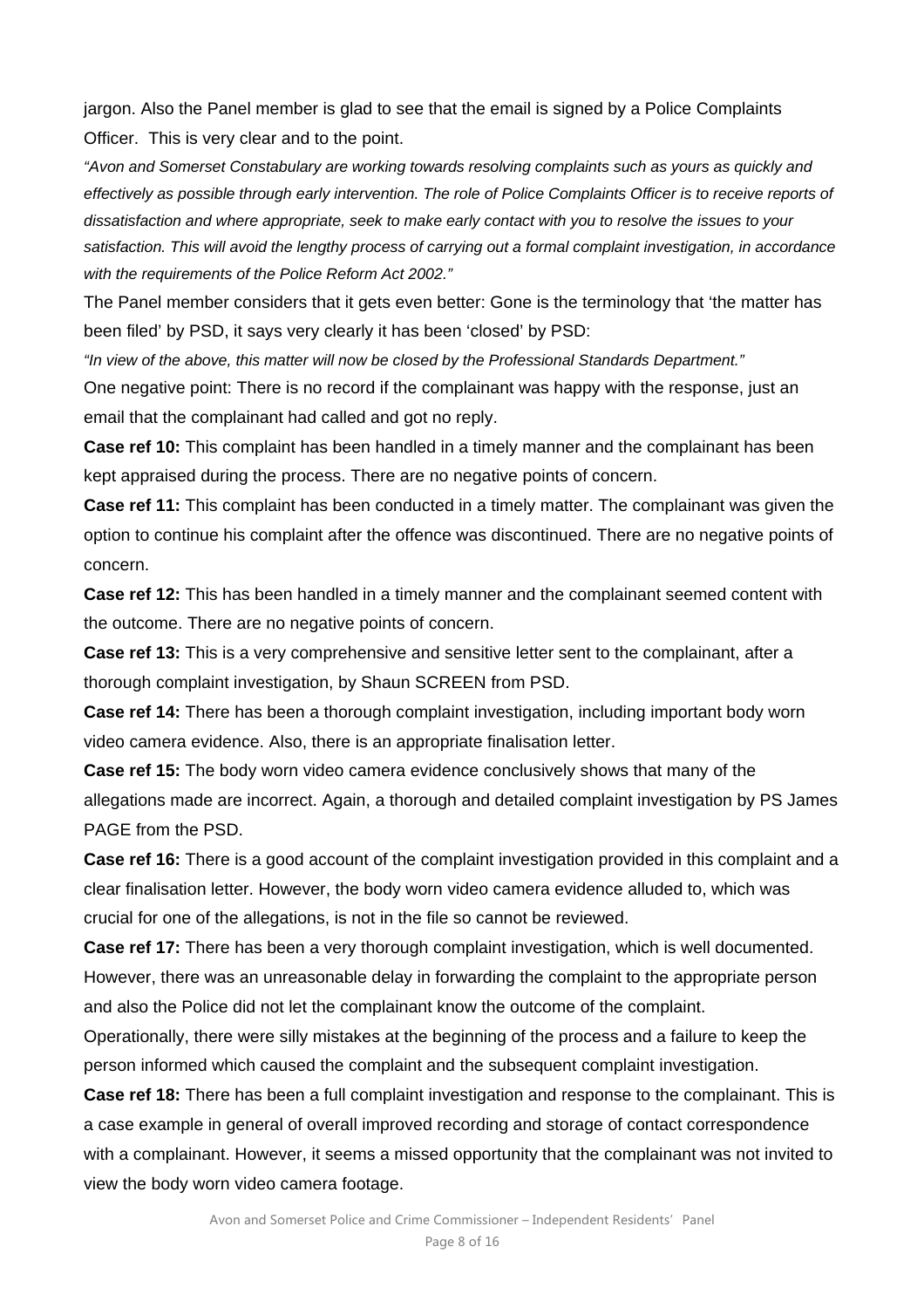The second Panel member reviewing this complaint agreed with the final decision that there is no case to answer regarding all except one allegation and that is regarding the use of the PAVA spray. Also, the addition of an apology within one of the first two Police response letters to the complainant would have improved the letter.

Question: Why were there some many Officers standing outside the custody cell of this female detainee?

**Case ref 19:** The day after the complaint was made, a Police Staff member spoke with the complainant and gave an immediate apology. The case was re-opened and an Officer attended to view the complainant's video evidence. However, it would have been helpful to have informed the complainant of the timeframe for the Police Officer to contact the complainant, which was internally set as within 7 days. In the finalisation letter of this informally resolved complaint, the complainant has been invited to reply – as standard - if they remained dissatisfied.

**Case ref 20:** This early resolution case does invite the complainant to respond if dissatisfied, as standard practice, and the PSD did chase for a response from the complainant. However, the PSD had to chase for an internal response as there had been no contact with the complainant. The Inspector had just reviewed the case and flagged it as a person with mental health issues. The Panel member considers that the appropriate support had not been offered to this complainant during the complaint handling process.

**Case ref 21:** It was good that both an initial complaint and a secondary complaint was opened when the complaint was made. However, the discrimination doesn't appear to have been dealt with. The complainant's appeal was upheld.

**Case ref 22:** Prior to the complaint re-assessment the Officer contacted the complainant and apologised. This was appreciated by the complainant and brought about an early resolution of the complaint.

A very satisfied response from the complainant who said:

"After the convo we had I had more of a understanding on the police actions so I'm happy that our local police force Avon and summerset on average do a great job in policing our communities to make it safe for us to live in." and a "Big Thank you for addressing the matter directly." Compliments from the Panel member to PS GENT.

**Case ref 23:** Police damage to a vehicle (mistaken identity) was resolved promptly with a full complaint investigation. This complaint includes a good response letter, with an apology. However, "Management Action" wording requires greater detail. What courses/action has been taken?

What happened about the injuries?

There is no invitation in the final letter to pursue this matter.

**Case ref 24:** The email sent in reply to the complainant gives a detailed explanation addressing why the complainant was arrested at the specific time. The email also acknowledges that the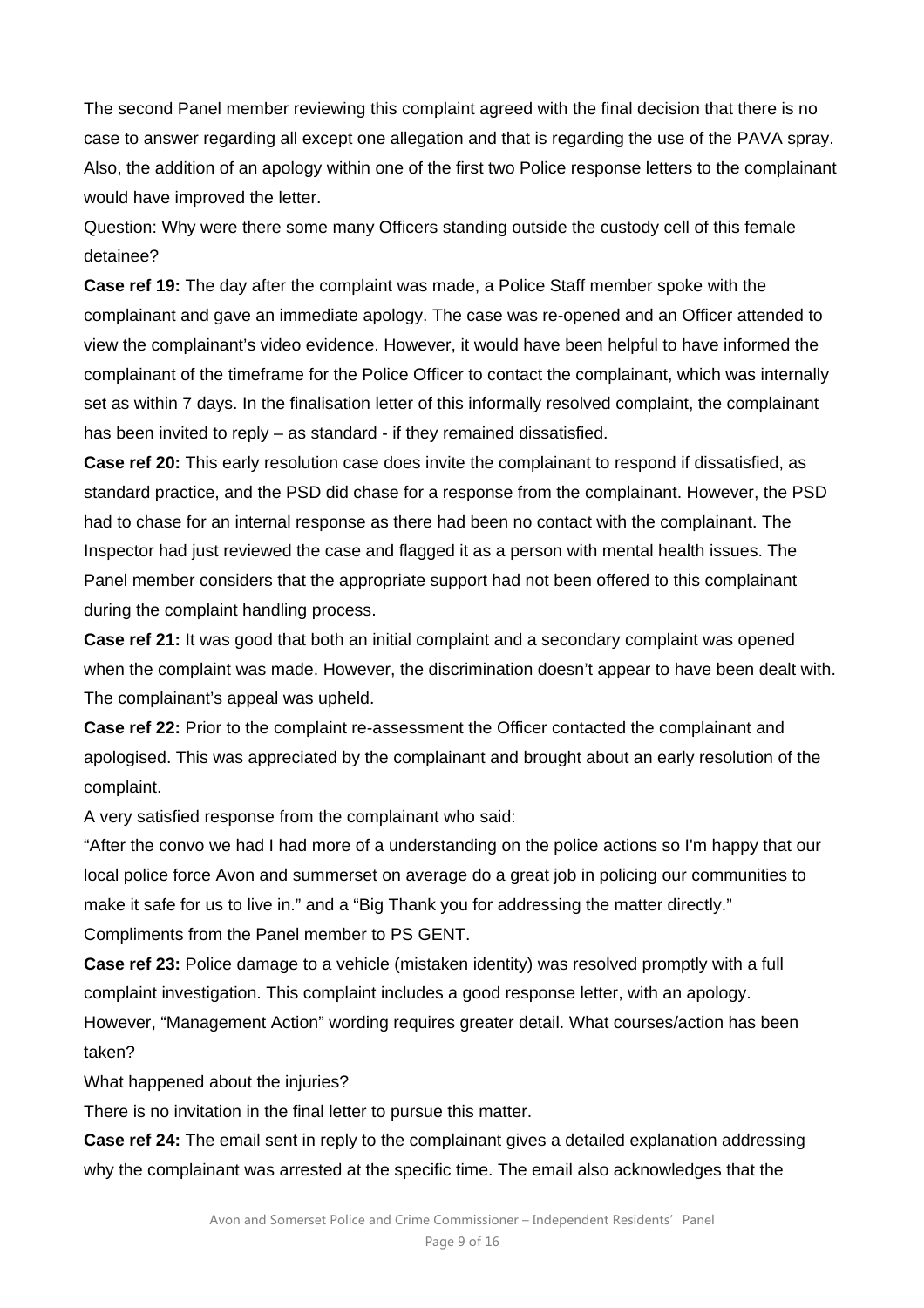complainant's feelings of anxiousness and says that they hope to have alleviated these - this is good to see.

However, this complaint was about the 7 year delay in a speeding prosecution against the complainant and the PSD does not address this point. The email from the PSD also fails to address the complainant's concern about the costs due to the delayed prosecution. It should have been responded to and the situation explained rather than being ignored.

Operational policing question: Is there a timeframe for an issued arrest warrant?

**Case ref 25:** A speedy apology has been given to this informally resolved complaint. There has also been good flexibility shown in communicating via the complainant's Accountant as English wasn't the first language for the complainant. However, PSD closed the complaint after putting the complainant in touch with the Detective Inspector who would consult with the Officer in Charge of the original police case. All parties were happy but it might have been better practise to keep the case with PSD open in order to ensure that this was done and the complainant was happy as a result. The Police Complaints Officer acknowledges that the complainant may come back with a formal complaint so there was no obvious reason for closing the case with PSD other than the Officer's concerns about it exceeding the time limit for early resolution.

**Case ref 26:** There is excellent work from the Police involved in this complaint case (allegation of discrimination) and a good example of the Police and the complainant talking together which has worked well for everyone involved.

The finalisation letter is a model example by Inspector 2477 Jason SHEARS. It is very well worded, including a direct apology:

"Firstly, I would like to take this opportunity to apologise on behalf of the constabulary that you have been involved in an interaction that left you feeling the need to raise this complaint. However, I thank you for taking the time to do so as I find it extremely useful to receive feedback, whether it is positive or negative."

This complaints Investigating Officer offered to personally oversee all ongoing cases involving the complainant and took steps to resolve the complainant's other concerns not directly related to the complaint. What began as an allegation of racist discrimination has now been resolved well.

**Case ref 27:** The complainant has been kept informed by letter due to the complainant not answering telephone calls. It has been a thorough investigation including reviewing body worn video camera footage for this allegation of discriminatory behaviour against the Police. Accounts have been taken from all Officers present and there have been attempts to get an account from the complainant and phone-footage that the complainant filmed. However, the initial letter to the complainant did not offer an apology and it would have been improved by doing so.

Query raised: At the time the person was first stopped and searched there were no other Police Officers present and the Police Officer's body worn video camera was not turned on. Highlighting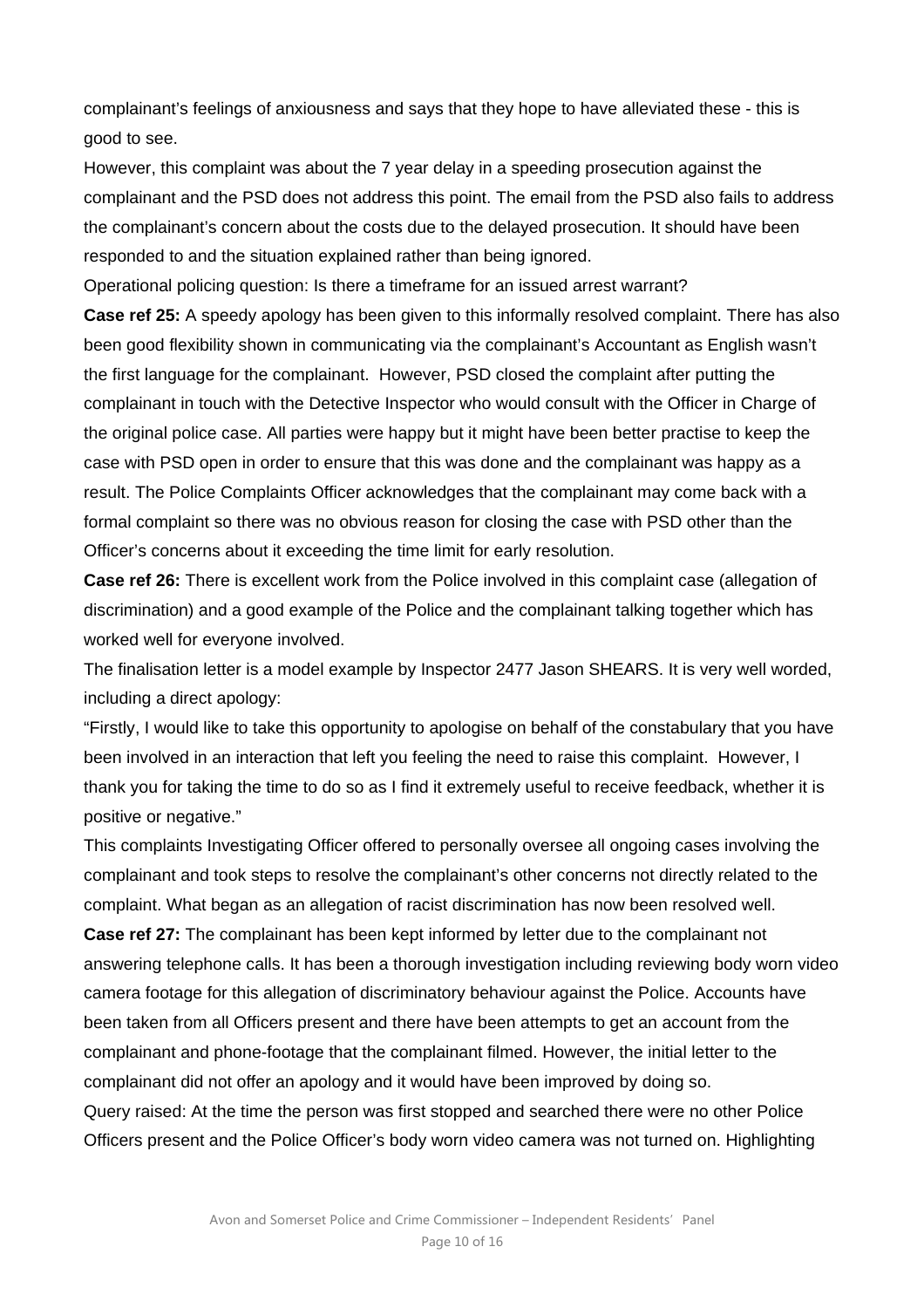the grounds for the stop and search in the complaint record would have been helpful for reviewing this case.

**Case ref 28:** See case ref 18. Reviewed by two Panel members, as the complaint reference was duplicated – within both the 'body worn video evidence' complaint list and the 'other assault' category list.

**Case ref 29:** This complaint has been addressed quickly, sensibly, fairly and locally. The Officer in charge of the complaint has telephoned the complainant and spoke with the complainant after obtaining the complainant's permission (the option was given to the complainant to speak to another Officer). PS Stuart CUMINE took a fair course of action and acknowledged that two mistakes had been made, apologised for them and offered future remedy to avoid similar mistakes. The complainant was happy with this informal resolution outcome. This is highlighted as an excellent example of early resolution.

**Case ref 30:** This has a speedy informal resolution. The case file does not detail interviews or correspondence between the complaints Investigating Officer and the Officers complained against but there are notes in the file that body worn video camera evidence clearly shows that Officers failed to carry out actions to safeguard property. Therefore, it was correct that the complainant was sent a property compensation claim form.

**Case ref 31:** Organisational lessons have been noted from the initial road rage complaint into this complaint case regarding the allegation of discriminatory behaviour. The complaint Investigating Officer (IO) welcomed third party SARI input to support the complainant and to aid understanding of communication. There has been positive inter-organisational communication and there has also been considerable IO attention to detail. The Panel member's review of this complaint has been helped by having a comprehensive case summary in the file. However, actions suggested for PSD are as follows:

- 1. A copy of the report could be supplied to the local Senior Leadership Team (SLT) who could discuss the issues regarding checking the information before closing the crime database record (Niche) with two Officers (named of the feedback form).
- 2. A copy of the report could be supplied to the Constabulary's Communications SLT who could identify the relevant Dispatch Staff member and discuss the importance of supplying accurate information to Response Officers.

**Case ref 32:** This appears to have been a challenging complaint case to take on for 'early resolution', compared to previous cases reviewed, which is applauded by the Panel member, who supports this step-up to more intense case work. There has been a timely response to this complaint. However, as an operational policing matter, the complainant has been in contact with Avon and Somerset Police for over a year trying to get a copy of the Accident Report Book (ARB) without success, even though Solicitors have been involved. Action by the 'early intervention' PSD team has succeeded in a very short time to get the ARB where other attempts have failed. There is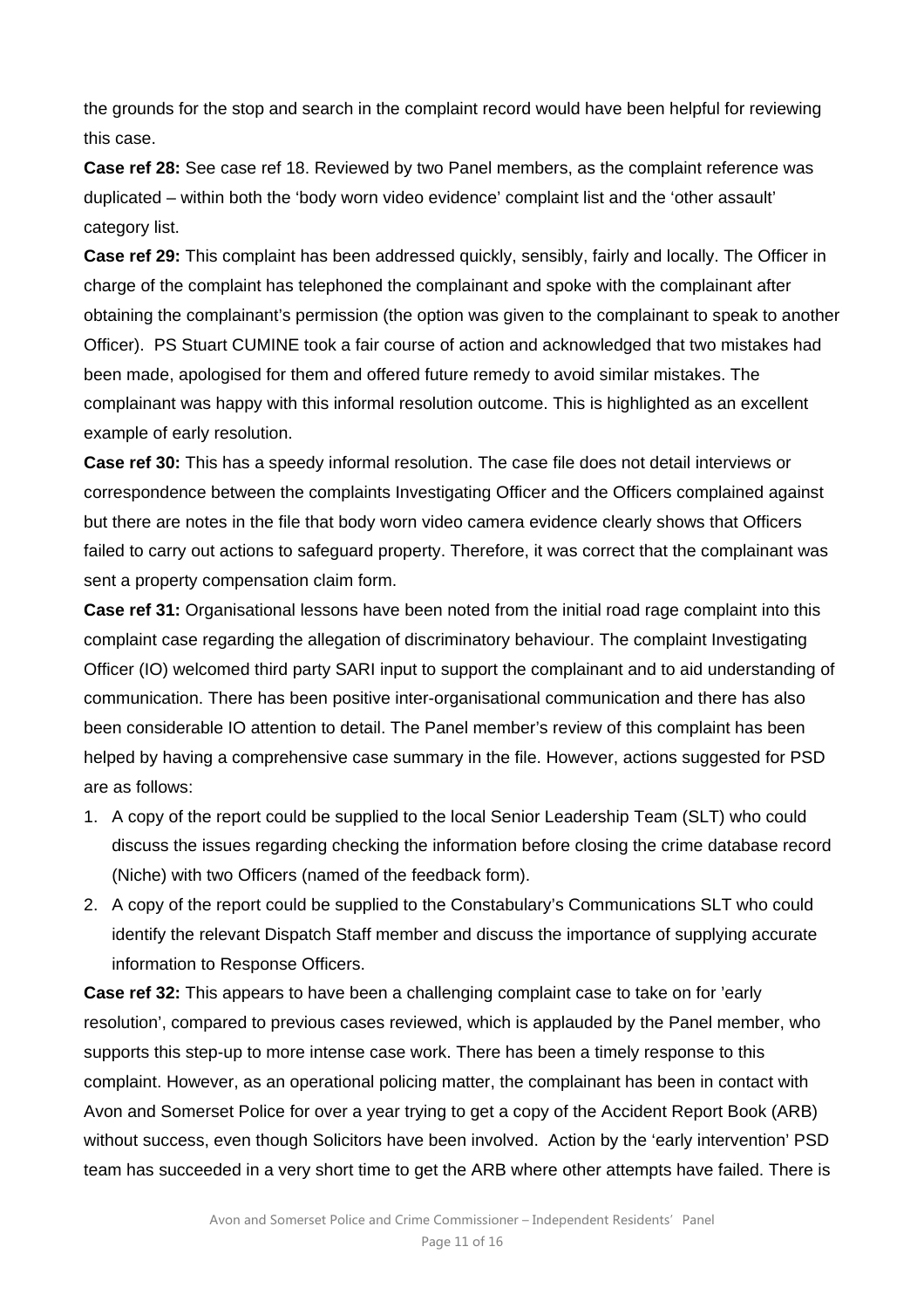also good, friendly wording on the introductory email, as stated in case ref 9 above (last narrative quoted).

Operational policing question: The Police Officer submitted an ARB at the time of the incident, as normal procedure, which subsequently went missing. Once this had been established (a year ago, after first contact from the complainant), should this have been followed up and a second ARB submitted retrospectively?

**Case ref 33:** Operationally, small learning opportunities have already been identified in the complaint Investigating Officer's report, which would have given better support to the complainant at the time of initial incident. However, neither are related to the racial discrimination allegation.

**Case ref 34:** This complaint could have been immediately concluded, with 'no further action', due to disapplication, but DI SHEARLOCK did more and continued with a very thorough explanation to the complainant, addressing all the issues raised and providing all the actions taken by Officers, including the reasons why.

**Case ref 35:** This complaint has been handled very well with a very good finalisation letter sent out which deserves thanks to the author – DI Gary STEPHENS - for the content and explanations. Query: As the complainant is a member of Police staff, should the issue have been taken up informally or via an Employee/Staff Association as an issue about some subtext of racism that the staff member has experienced and wants to air?

**Case ref 36:** This is a specific case review for a complainant and the Panel member's feedback is in a separate report to the PSD.

#### *PSD response:*

**Complaint case reference 2:** The author of the letter dated 28<sup>th</sup> November 2016, unfortunately, did not amend the section of the template correctly, this was simply an administrative mistake. The quotation marks were not used in a report by the OIC, they were used in the 352 (initial complaint form) taken by the duty inspector. Quotation marks used were a result of direct speech by the complainant at the time the complaint was made. This specific narrative was used by the complainant to the duty inspector when explaining that they felt they were being harassed by another member of the community, additionally the complainant stated that they felt they were subject to racial abuse being called specific names. In this case, the officer used quotation marks when citing information from the complainant, therefore, the quotation marks were used to set aside the spoken words.

The duty inspector taking the initial complaint was not querying the complainant's demographic status, it is apparent from reading the initial complaint form that the complainant was clearly distressed while the complaint's details were being taken.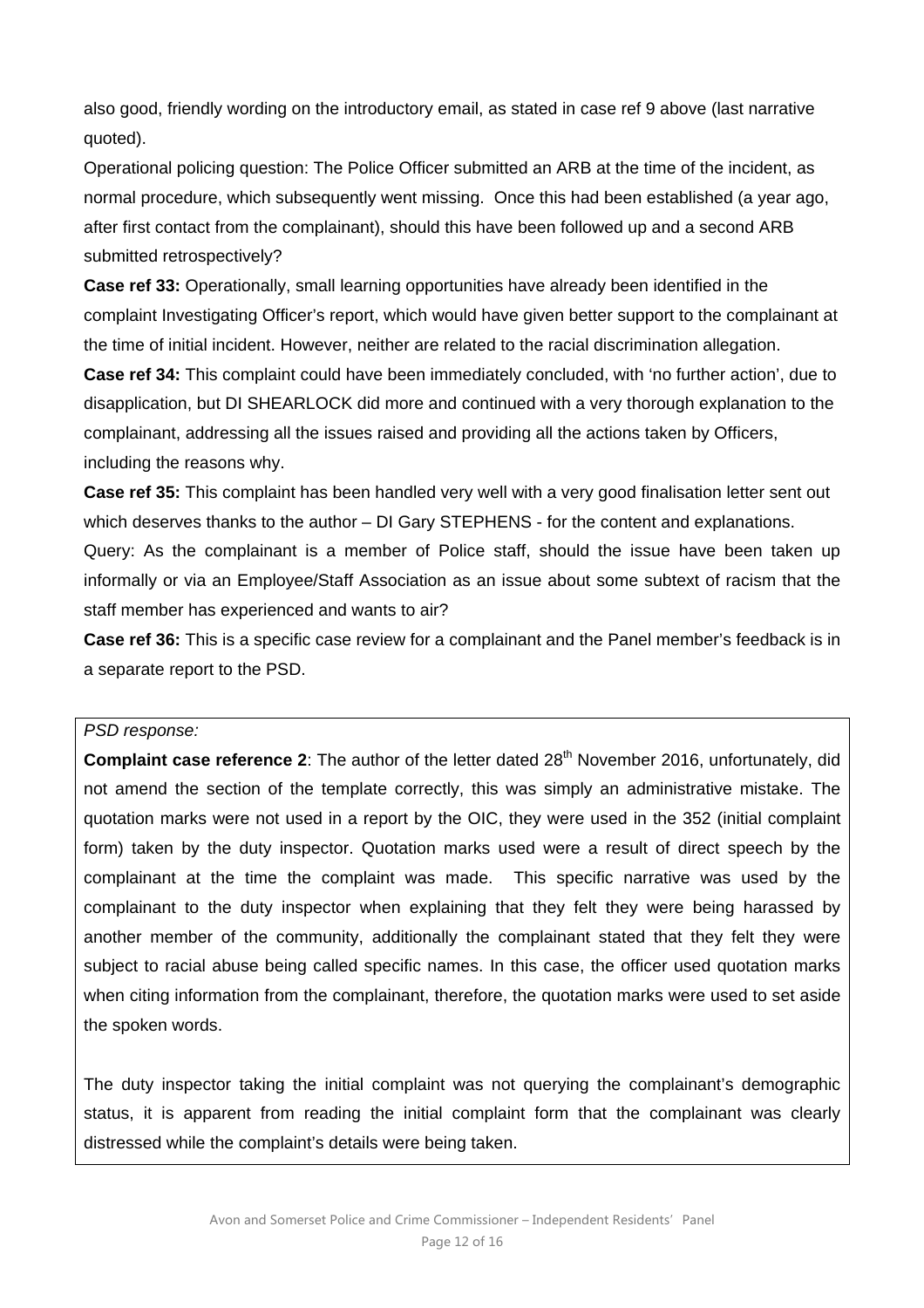The initial complaint form was submitted to professional standards department, whom recorded the complaint under PRA 2002 and allocated to a PSD inspector and investigating officer.

The investigating officer recognised the seriousness of complaint and appropriately set several investigative actions to progress the investigation and to establish whether grounds for IPCC referral exist.

Unfortunately the complainant would not engage with the investigating officer and after numerous attempts to contact the complainant, the decision was taken to disapply the complaint under the PRA 2002.

We believe the comments around unfair, bias, discrimination do not truly reflect the attempts made to resolve the complainants concerns.

**Complaint case ref 3**: Complaint made in relation to a collision investigation, issues raised with the appropriate department who confirmed that District Investigating Officers would carry out a review in order to check if any criminal offences have been missed. The complainant was advised that this may take some time, but they will be updated in due course.

**Complaint case ref 4:** This complaint relates to an incident that took place on 15 April 2013, the complainant was provided with clear rationale for the decision to disapply the complaint. As the incident that took place on 15 April 2013 the Statutory Guidance issued by the Independent Police Complaints Commission (IPCC) states that where more than 12 months have elapsed between the incident giving rise to the complaint and the making of the complaint and either no good reason for the delay has been shown or injustice would be caused by the delay. In such cases, it is appropriate for police forces to disapply the requirement to investigate the complaint. The incident referred in this case occurred well in excess of 12 months ago.

As per our comments in the positive section above, BWV has proven to be an integral part of resolving complaints both swiftly and proportionately.

Thank you for the positive feedback relating to efficient, proportionate investigative enquiries and comprehensive final letters.

Early intervention procedures have considerably improved our customer service approach and reduced demand across the Constabulary. The immediate action resolves matters to the satisfaction of the complainant and negates the need to formally record the complaint and the associated procedures that follow.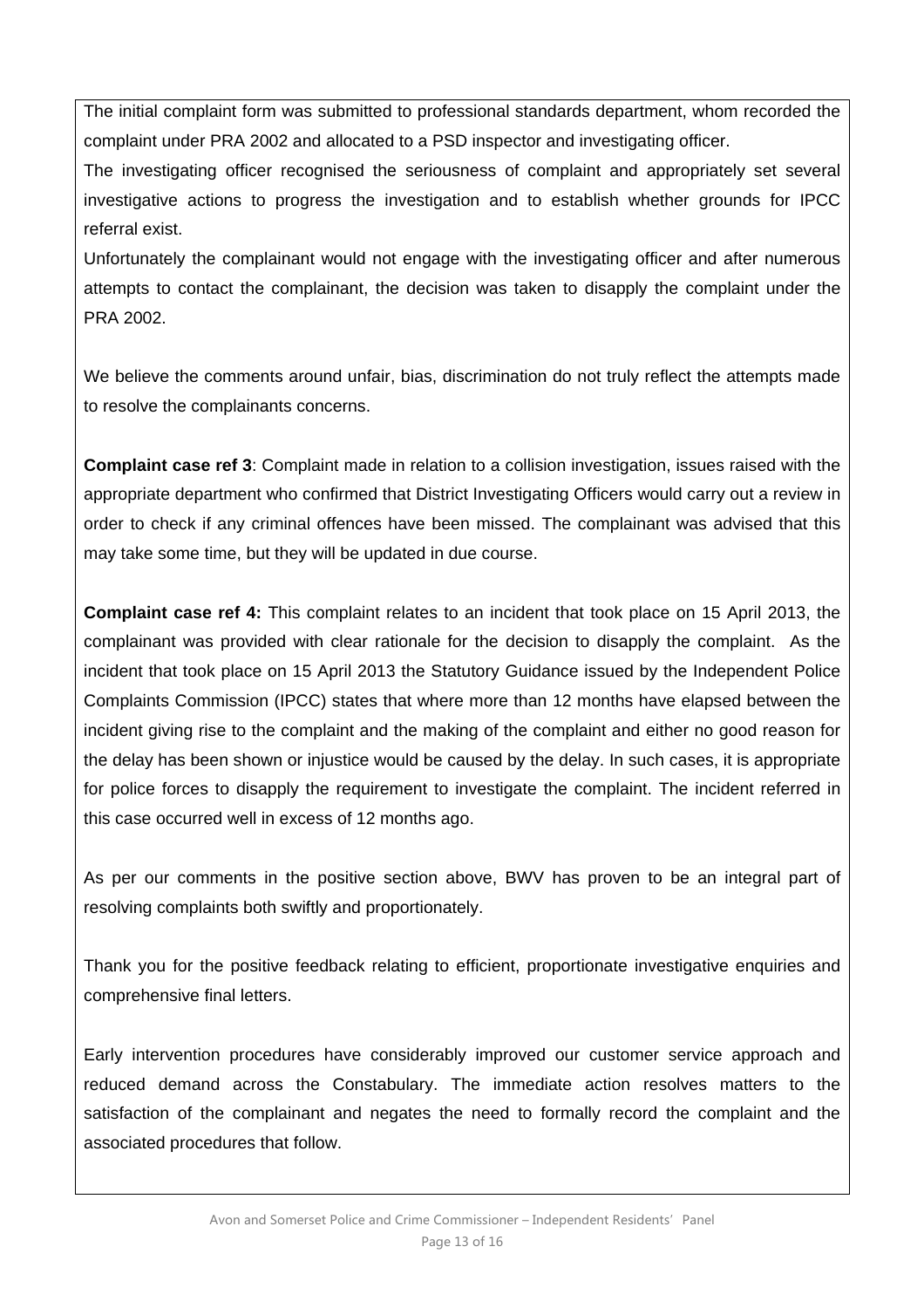It is particularly pleasing to note that the panel have highlighted the excellent customer focused technique and significant improvement of our 'early intervention' letter content.

Over the past twelve months, we have worked continuously to improve the early intervention procedure, along with valid feedback from the Independents Residents Panel. Since the review in June 2017 we have adapted our approach in resolving these matters entirely by Professional Standards Department. This sees us taking ownership and resolving the complaints from beginning to end. However, this process will require us to engage with appropriate persons and managers across the Constabulary, so that accurate details and information are established to successfully resolve complaints. This approach provides greater consistency; ensuring members of the public receive the highest levels of service.

All matters dealt with through the early intervention process will be resolved by means of a final letter, which outlines the steps taken to resolve the complaint.

**Complaint case ref 17:** On 6 April 2017 an acknowledgement letter was sent to the complainant advising that enquiries were ongoing by the Professional Standards Department. Followed by a further letter on 13 April 2017 once all initial enquires were complete. Fact-finding established that the complaint allegations were suitable for local resolution once BWV had been viewed. However, the local area was under significant demand, therefore, the decision was made to retain and finalise the investigation in PSD. On 11 April 2017 the PSD investigator called and spoke to the complainant who was updated. The complainant was surprised by the call as he had sent his complaint to the IPCC which he expected to deal. The investigating officer explained the procedure to him. On 11 May 2017 a final letter was sent to the complainant outlining the conclusion of the investigation.

**Complaint case ref 21:** We have reviewed the case file and are satisfied that the discrimination was address, in the first final letter. The appeal was upheld on the basis that certain aspects of the general complaint (not discrimination) weren't satisfactorily addressed, therefore the investigating officer provided clarity and another right of appeal, which wasn't taken.

**Complaint case ref 35:** To clarify, the complainant is not a member of police staff. However, their family member does work for the Constabulary.

There is increased personalisation and engagement with complainants to resolve complaints at the earliest opportunity, providing very satisfactory outcomes for members of the public and restoring confidence in Avon and Somerset Constabulary.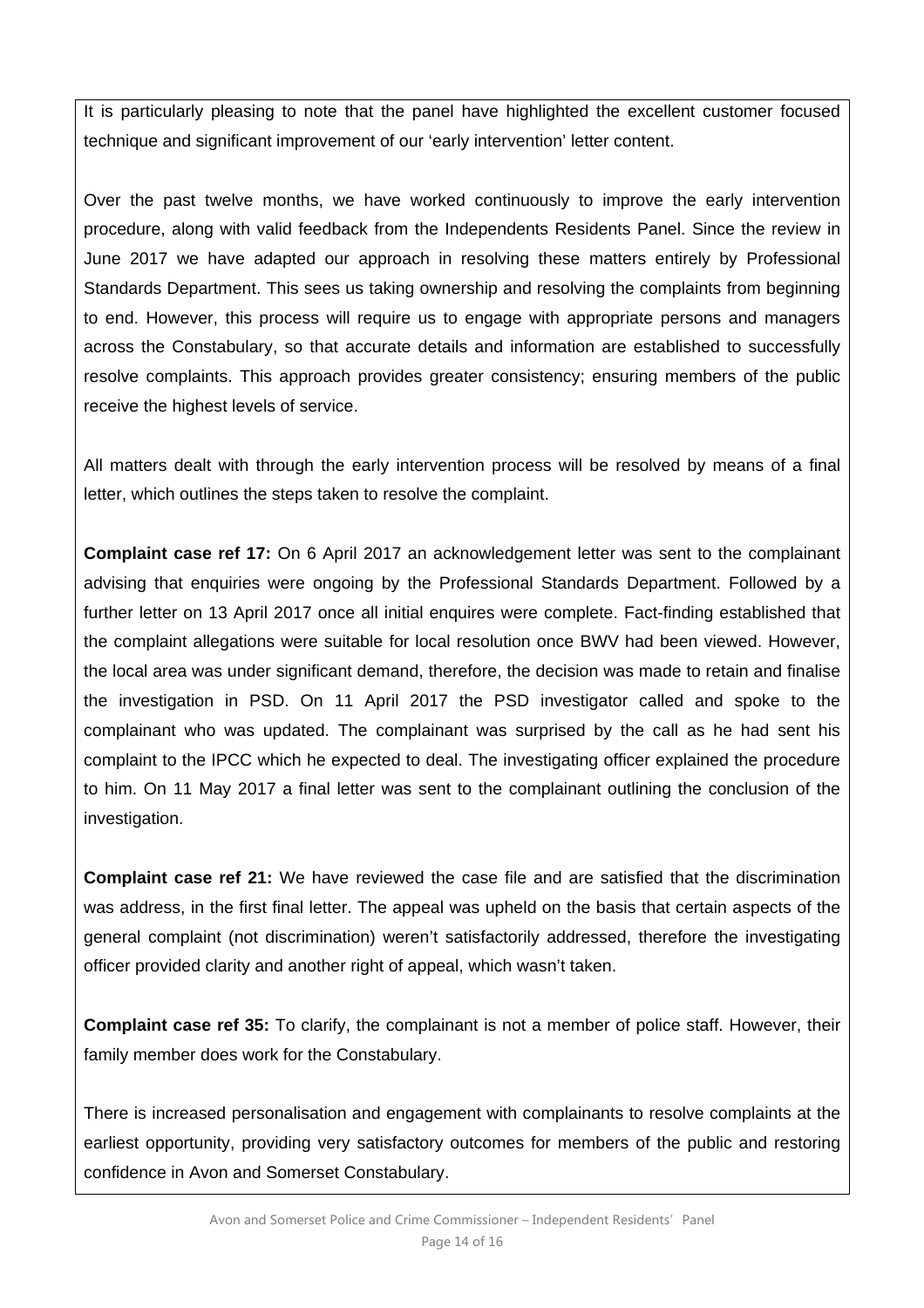We are pleased to note that the panel have found consistent good practice across the majority of the files and evidence of progress in some key areas since the panel was constituted. There should be a source of pride for everyone involved that the standard of complaint handling has significantly improved. This is very much mirrored by the improvements shown in the IPCC performance figures.